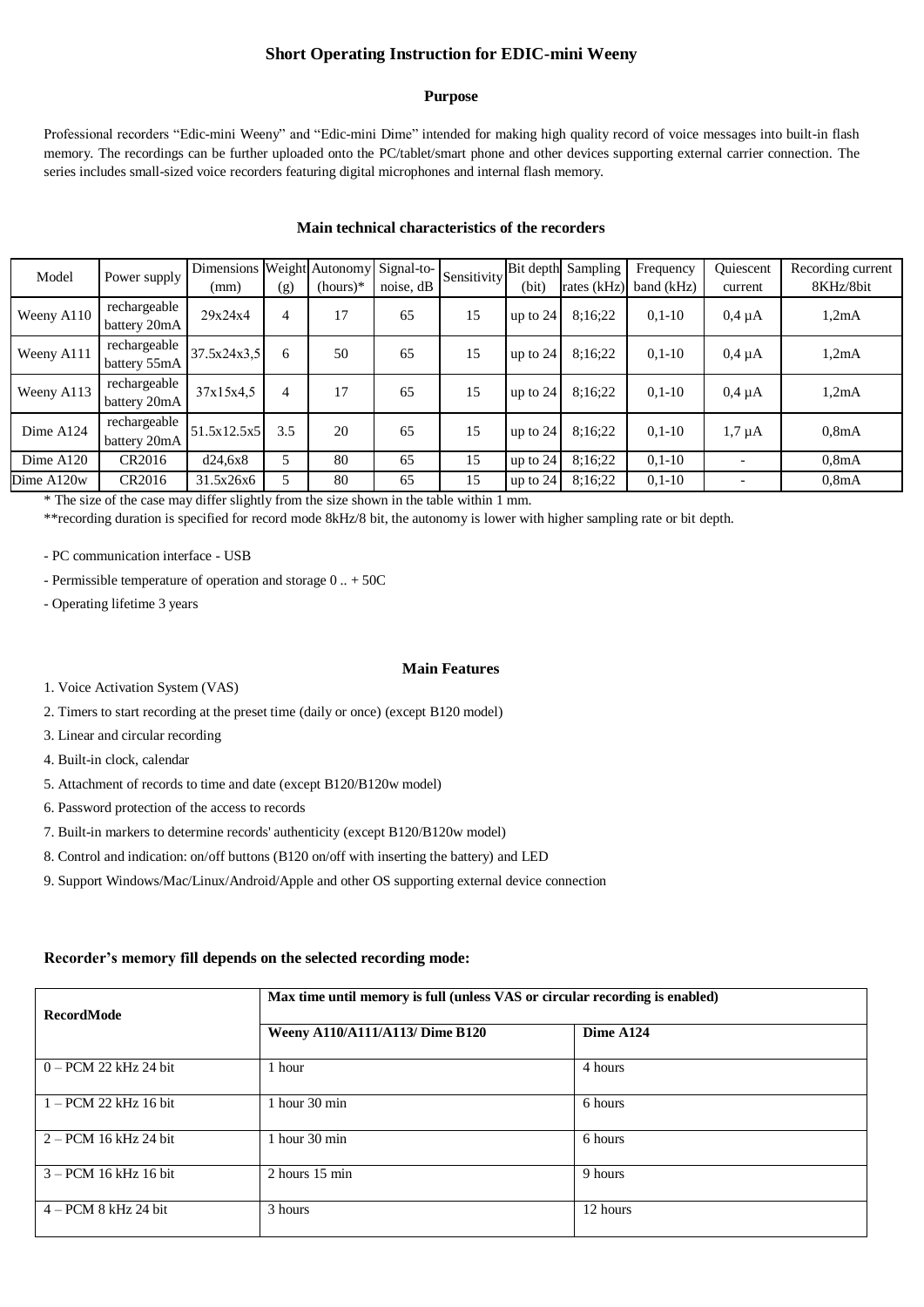| 5 – PCM 8 kHz 16 bit   | 4 hours 30 min | 18 hours |
|------------------------|----------------|----------|
| $6 - uLaw 8 kHz 8 bit$ | 9 hours        | 36 hours |
| 7 – ADPCM 8 kHz 4 bit  | 18 hours       | 72 hours |

# **Getting Started**

*For recorders with rechargeable batteries*, first make sure the rechargeable battery is fully charged. Charge the battery if necessary by using interface cable from the delivery set to connect the Recorder to the PC or power supply (e.g. of a smartphone) with output voltage 5V and a standard USB output.

Charging process is accompanied by smooth lightening and attenuation of LED with an interval of 1 to 4 seconds, depending on the current battery charge level. The shorter the interval, the fuller battery charge level is. With battery fully charged, this interval decreases to zero. Full charging takes about 0.5-2 hours.

When charging is completed, disconnect the cable from the computer or charger.

*Important!!!* In order to avoid deep discharge and related damage of the rechargeable battery, the Recorder must not be stored with a discharged battery and the device must be charged at least at least as specified in the table with parameters of the recorders. The failure of the battery due to its deep discharge is a violation of the rules of operation.

# **Recording**

To enable recording keep the START button pressed for about a second until the LED starts flashing. For B120 model, recording is enabled after the battery is installed, and recording is stopped when the battery is removed. (Important! Due to the on/off principle in the B120, from 1 to 15 seconds of the end of the recording may not be saved.) The LED flashes 3 times, and recording starts. During recording the LED flashes in two series, the number of flashes indicating:

| Number of flashes | Battery charge level (1st series) | Free memory capacity (2nd series) |
|-------------------|-----------------------------------|-----------------------------------|
|                   | 80-100%                           | 75-100%                           |
|                   | 20-80%                            | 50-75%                            |
|                   | $2 - 20%$                         | 25-50%                            |
|                   |                                   | $1 - 25%$                         |

Recording also automatically stops when the battery is completely discharged or when the memory is full.

Recording can also be enabled with the start of charging process. To do this, first start recording, then set it to charge, until the recording stops, the display will correspond to the recording mode. To combine the installation charge and the inclusion of the timers is unacceptable at a specified time, recording will not start. Combining charging and VAS mode is acceptable.

### **Record Playback**

To playback, copy or delete the records made, connect the Recorder to the PC using interface cable. The Recorder is recognized in the PC as a removable media (flash drive). The Recorder's drive contains records in wav format (to playback them use any media player) and a config.ini configuration file with the settings of the Recorder.

*Important!!!* Creating or saving files (except for the settings file) on the Recorder's drive is unavailable.

### **For more detail on operating records, file name interpretation see full Operation Manual**

#### **Setting the Recorder's Parameters**

To configure the Recorder's parameters, set its internal clock and password, open config.ini in any word processor and set the desired parameters. The Recorder's clock synchronizes automatically with the PC as the configuration file is saved.

## **For more detail on the Recorder's configuration see full Operation Manual**